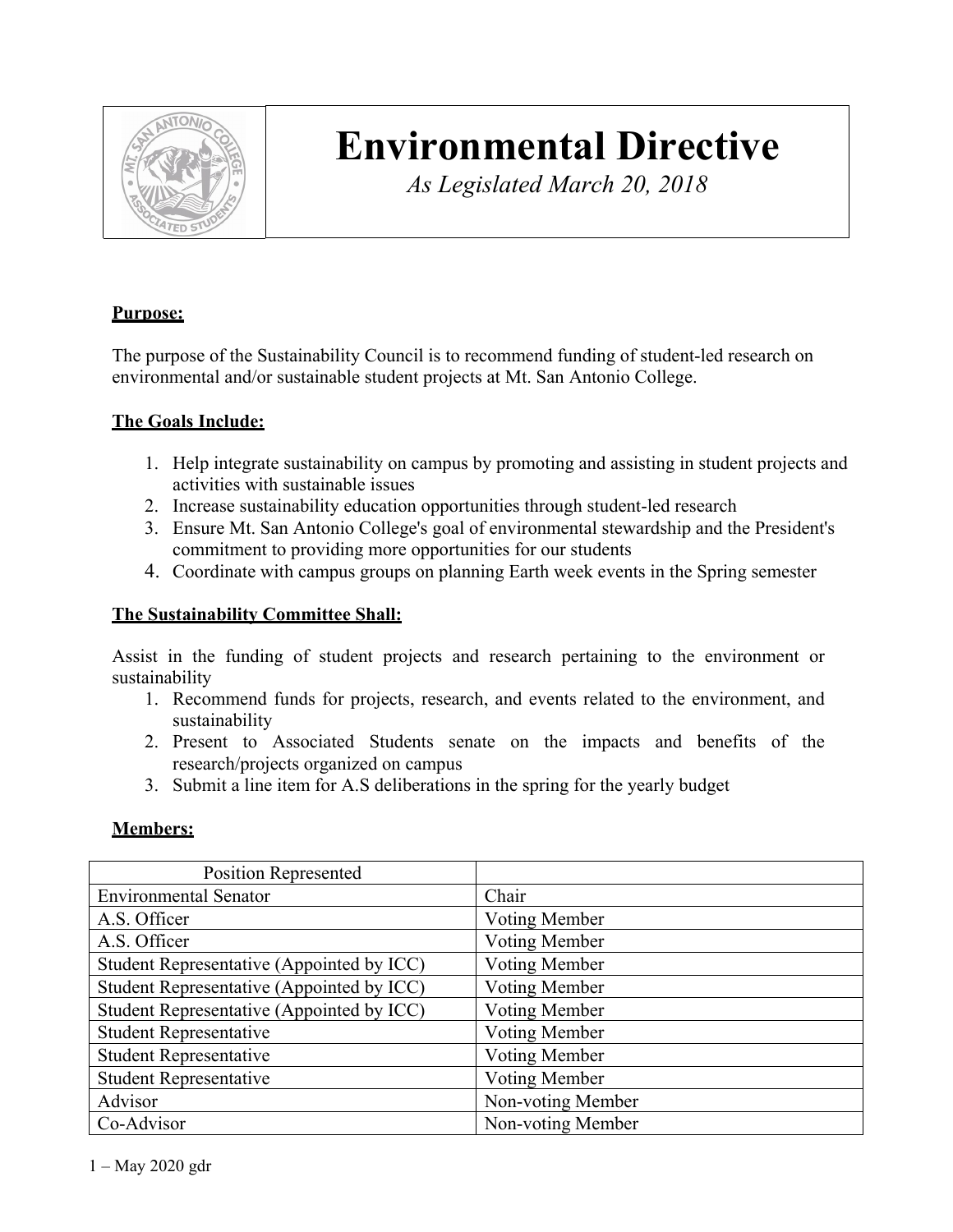## **Rules:**

- 1. Only official members of the Sustainability Council may vote. The chairs have full voting privileges.
- 2. The application process for student representatives will be created at the discretion of the Chair of the Activities Committee
- 3. Student Representatives must be members of Mt. SAC Associated Students.
- 4. Student Representatives will adhere to the job description described in the Organizational Directive
- 5. A secretary will be appointed by the chair by the second meeting of the council, from the existing members. The secretary will take minutes and assist the chair with the agenda
- 6. If the Sustainability Council does not have at least three student representatives by the fourth week of the semester, the A.S. President shall appoint student representatives as necessary
- 7. All student representatives must meet with the AS President at least once per semester
- 8. All student representatives must meet with the chair at least once per semester
- 9. In the event there is no sitting Environmental senator the A.S executive board will appoint a Chair by majority rule
- 10. Any voting member may be removed from the Sustainability Council with 2/3 vote
- 11. Sustainability Council may meet during the summer and winter terms at the discretion of the Council Chair and Advisor
- 12. Decisions made by this body will go to Senate and Executive Board for Consent Calendar

| <b>COMMITTEE</b> | <b>CHAIR</b>  | <b>MEETINIG</b>    | <b>LOCATION</b> | <b>TIME</b>       |
|------------------|---------------|--------------------|-----------------|-------------------|
| <b>TYPE</b>      |               | <b>SCHEDULE</b>    |                 |                   |
| Other            | Environmental | At least once a    | <b>TBD</b>      | Discretion of the |
|                  | Senator       | month (Discretion) |                 | chair and advisor |
|                  |               | of the chair and   |                 |                   |
|                  |               | advisor)           |                 |                   |